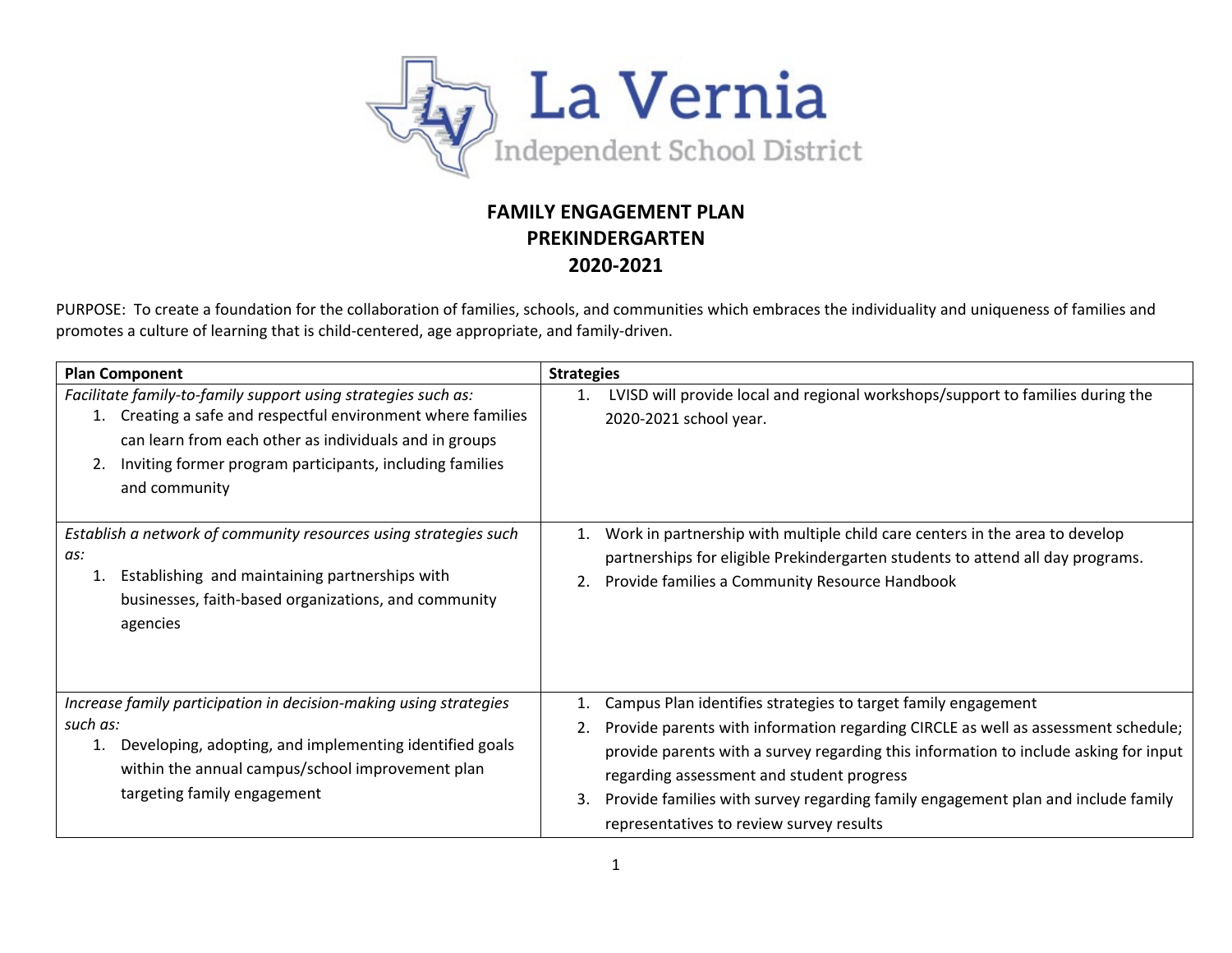|                | 2. Developing, in collaboration with families, clearly defined<br>goals, outcomes, timelines, and strategies for assessing<br>progress<br>3. Use appropriate tools such as surveys or focus groups to<br>gather family feedback on the family engagement plan.                                                                                                                                                                                                                                                                                                                                                                                                      | 4.             | Provide parents with a BOY questionnaire about their children from a parent's<br>perspective to begin mutual goal setting                                                                                                                                                                                                      |
|----------------|---------------------------------------------------------------------------------------------------------------------------------------------------------------------------------------------------------------------------------------------------------------------------------------------------------------------------------------------------------------------------------------------------------------------------------------------------------------------------------------------------------------------------------------------------------------------------------------------------------------------------------------------------------------------|----------------|--------------------------------------------------------------------------------------------------------------------------------------------------------------------------------------------------------------------------------------------------------------------------------------------------------------------------------|
| 2.<br>3.<br>4. | Equip families with tools to enhance and extend learning using<br>strategies such as:<br>1. Designing or implementing existing home educational<br>resources to support learning at home while strengthening<br>the family/school partnership<br>Providing families with information and/or training on<br>creating a home learning environment connected to<br>formal learning opportunities<br>Providing families with information, best practices, and<br>training related to age-appropriate developmental<br>expectations<br>Collaborating with families to appropriately respond to<br>children's behavior in a non-punitive, positive, and<br>supportive way | 1.<br>2.<br>3. | Conference with families at least twice during the school year and collaborate with<br>them in setting goals for their children<br>Send home weekly/monthly newsletter with activities that can be completed at<br>home and support activities and learning in the classroom.<br>Provide Family Engagement workshops/trainings |
|                | Develop staff skills in evidence-based practices that support<br>families in meeting their children's learning benchmarks using<br>strategies such as:<br>1. Developing staff skills to support and use culturally<br>diverse, culturally relevant, and culturally responsive<br>family engagement strategies                                                                                                                                                                                                                                                                                                                                                       | 1.             | Utilize developmentally appropriate activities to help children understand<br>differences in families, cultures, and traditions<br>2. Provide teachers with steps to assist families in crisis                                                                                                                                 |